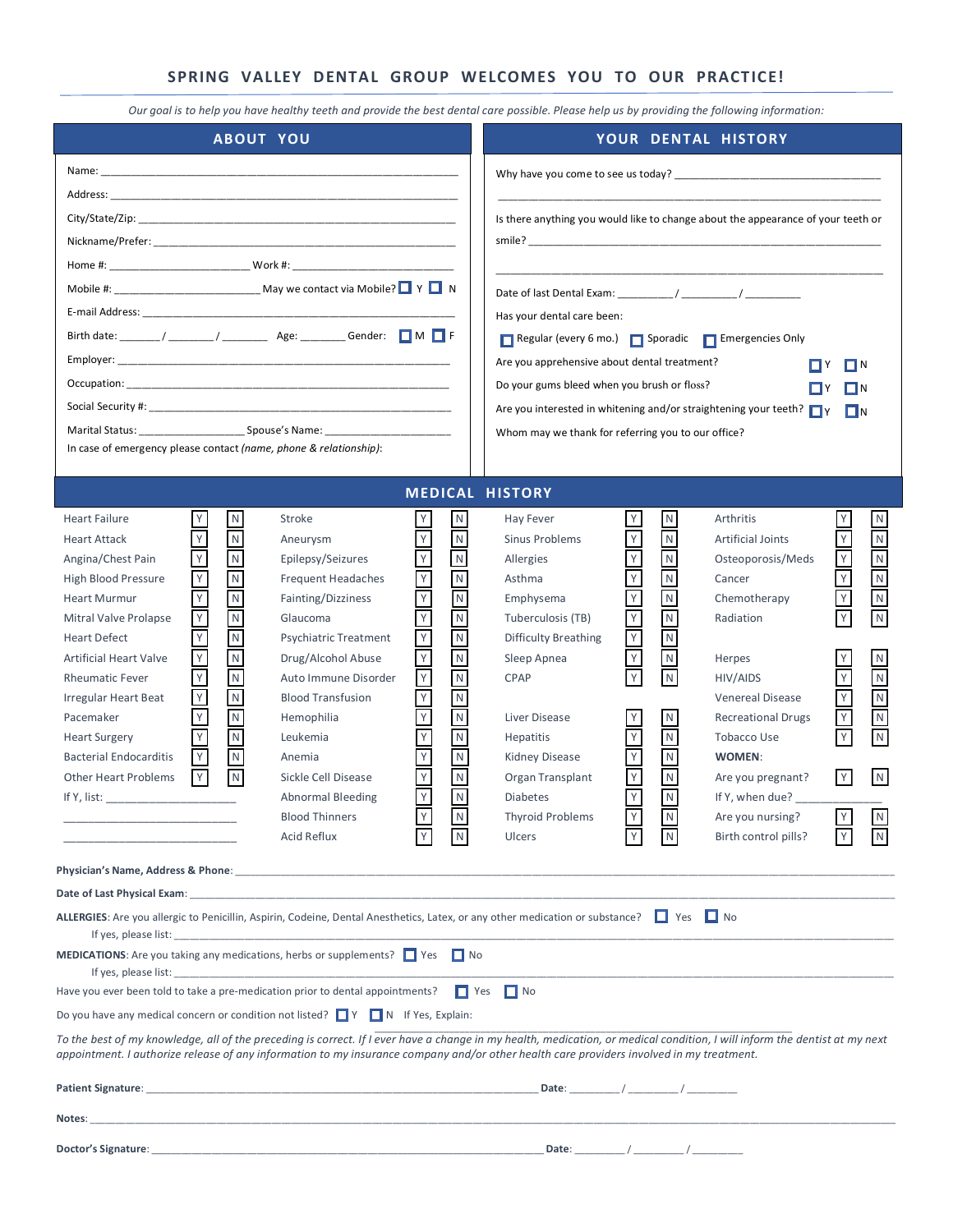# **INSURANCE AND BILLING INFORMATION**

#### PERSON RESPONSIBLE FOR ACCOUNT

| $\Box$ Self (skip this section)<br>Other<br>$\Box$                                                                                                                                                                             |                                   |
|--------------------------------------------------------------------------------------------------------------------------------------------------------------------------------------------------------------------------------|-----------------------------------|
|                                                                                                                                                                                                                                |                                   |
| Name:                                                                                                                                                                                                                          |                                   |
|                                                                                                                                                                                                                                |                                   |
|                                                                                                                                                                                                                                |                                   |
| Employer: the contract of the contract of the contract of the contract of the contract of the contract of the contract of the contract of the contract of the contract of the contract of the contract of the contract of the  |                                   |
| Occupation: the contract of the contract of the contract of the contract of the contract of the contract of the contract of the contract of the contract of the contract of the contract of the contract of the contract of th | Gender: $\Box$ Male $\Box$ Female |
|                                                                                                                                                                                                                                |                                   |

#### IF YOU HAVE DENTAL INSURANCE

If you have dental insurance, we will be happy to assist you in obtaining benefits, and will *estimate* your benefits based upon your policy information. It is important for you to understand insurance plans vary greatly from plan to plan and/or from employer to employer, so we cannot be certain what benefits your insurance company will pay. Any questions over coverage is ultimately the responsibility of your insurance company.

| <b>PRIMARY</b>                         |                             | <b>SECONDARY</b>              |                                                                                                                                                                                                                                |                             |                               |
|----------------------------------------|-----------------------------|-------------------------------|--------------------------------------------------------------------------------------------------------------------------------------------------------------------------------------------------------------------------------|-----------------------------|-------------------------------|
| Patient's Relationship to the Insured: | $\Box$ Self<br>$\Box$ Child | $\Box$ Spouse<br>$\Box$ Other | Patient's Relationship to the Insured:                                                                                                                                                                                         | $\Box$ Self<br>$\Box$ Child | $\Box$ Spouse<br>$\Box$ Other |
|                                        |                             |                               |                                                                                                                                                                                                                                |                             |                               |
|                                        |                             |                               |                                                                                                                                                                                                                                |                             |                               |
|                                        |                             |                               |                                                                                                                                                                                                                                |                             |                               |
|                                        |                             |                               |                                                                                                                                                                                                                                |                             |                               |
|                                        |                             |                               | Social Security #: experience of the second security and security and security and security and security and security and second security and security and security and security and security and security and security and se |                             |                               |
|                                        |                             |                               |                                                                                                                                                                                                                                |                             |                               |
|                                        |                             |                               |                                                                                                                                                                                                                                |                             |                               |
|                                        |                             |                               |                                                                                                                                                                                                                                |                             |                               |
|                                        |                             |                               |                                                                                                                                                                                                                                |                             |                               |
|                                        |                             |                               |                                                                                                                                                                                                                                |                             |                               |

# ACCOUNT AGREEMENT

*As the person responsible for this account, I understand that I am responsible for payment of services rendered. Payment is due at the time of service unless other written arrangements have been made. I hereby authorize payment of insurance benefits directly to Spring Valley Dental Group, and understand that any disparity in coverage is a matter between my insurance company and me. I understand that any balance not paid within 90 days from the date services are rendered may be subject to finance charges. I understand that I will be assessed a fee of \$25 for any returned check payments. In the event of non-payment, you will be responsible for any collection and legal fees associated*  with the collection of the balance due. The collection fee is 50% of the total balance and will be added to the account if it is turned over to an outside agency. For your *convenience, we accept cash, personal checks, MasterCard, VISA, Discover, American Express and Care Credit.*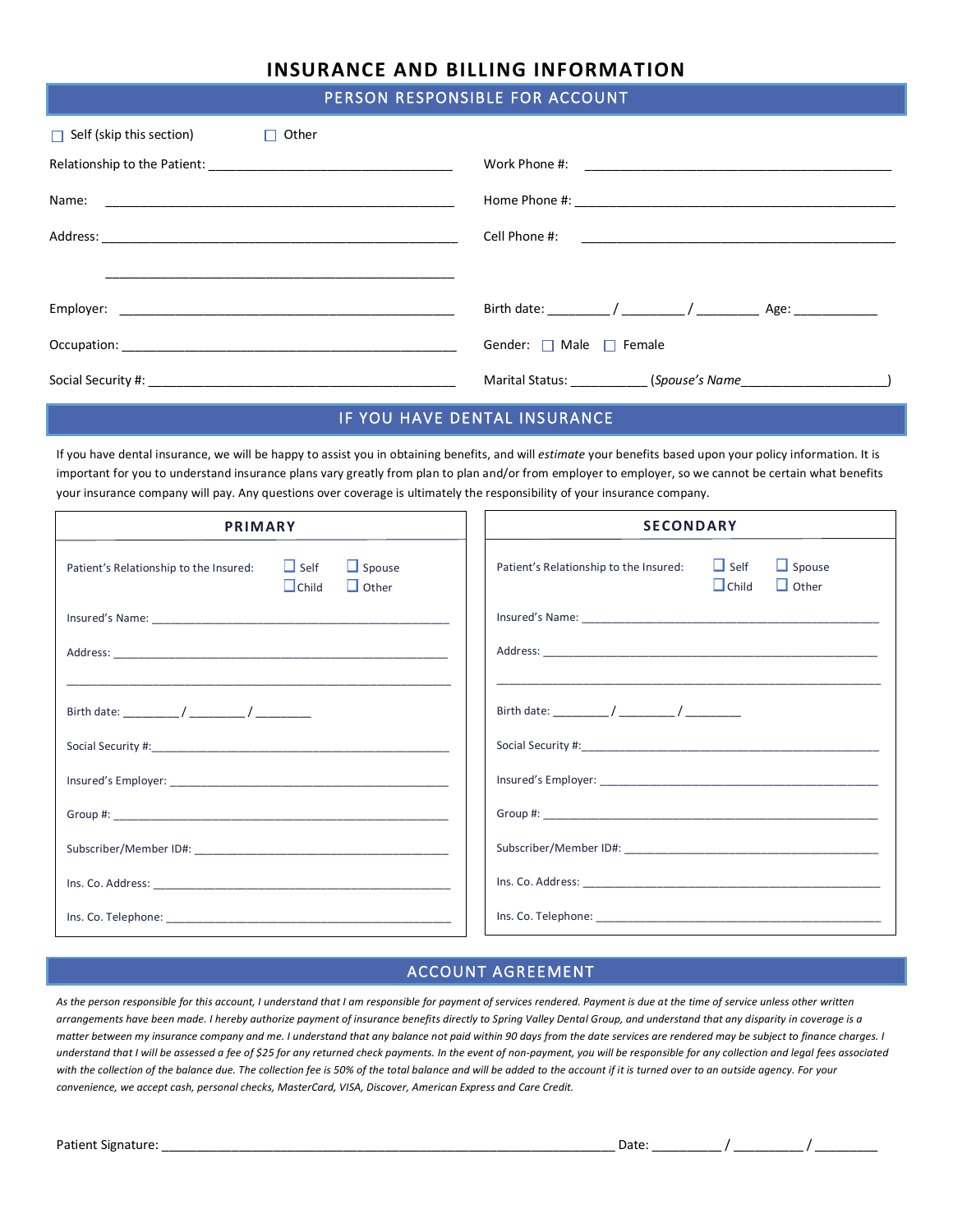# **Notice of Privacy Practices**

# *THIS NOTICE DESCRIBES HOW MEDICAL/DENTAL INFORMATION ABOUT YOU MAY BE USED AND DISCLOSED AND HOW YOU CAN GET ACCESS TO THIS INFORMATION.*



#### *PLEASE REVIEW IT CAREFULLY*

This notice is intended to inform you about our practices related to your medical/dental records. It will explain how we may use and disclose your information, our obligations related to the use and disclosure of your information, and your rights related to any medical/dental information that we have about you.

### *USE AND DISCLOSURE OF MEDICAL/DENTAL INFORMATION:*

**For Treatment:** To provide you with dental treatment or services, we may need to use or disclose information about you to personnel involved in your treatment. For example, a dentist may need to consult with a physician regarding your condition while providing dental care.

**For Payment:** We may use and disclose your dental and medical information to bill and receive payment for the treatment that you received. For example, we may use or disclose your medical information to your insurance company about a service you received from Spring Valley Dental Group, so that your insurance company can pay us or reimburse you for the service.

**For Communication**: We may use your dental and health information to remind you of an appointment or treatment. For example, we may need to remind you or disclose updated dental and health information to you regarding an upcoming appointment **via text, email or voicemail**.

**For Health Care Operations:** We can use and disclose medical information about you for our operations. For example, we may use or disclose medical information about you to evaluate our staff's performance in caring for you.

# **USES AND DISCLOSURES OF MEDICAL INFORMATION THAT DO NOT REQUIRE YOUR AUTHORIZATION:**

We can use or disclose health information about you without your authorization when there is an emergency, when we are required by law to treat you, or when we are required by law to use or disclose your health information without your authorization in any of the following circumstances:

- When it is required by federal, state or other law;
- When it is needed for public health activities;
- When reporting information about victims of abuse, neglect, or domestic violence;
- When disclosing information for the purpose of health over site activities;
- When disclosing information for judicial and administrative proceedings;
- When disclosing information for law enforcement purposes;
- When disclosure is necessary to comply with worker's compensation laws or purposes.

#### *OTHER USES OR DISCLOSURE:*

If you provide us with written authorization to use or disclose your health information, you can change your mind and revoke your authorization at any time, as long as you revoke your authorization in writing. If you revoke your authorization, we will no longer use or disclose your information, but we will not be able to take back any disclosures that we have already made.